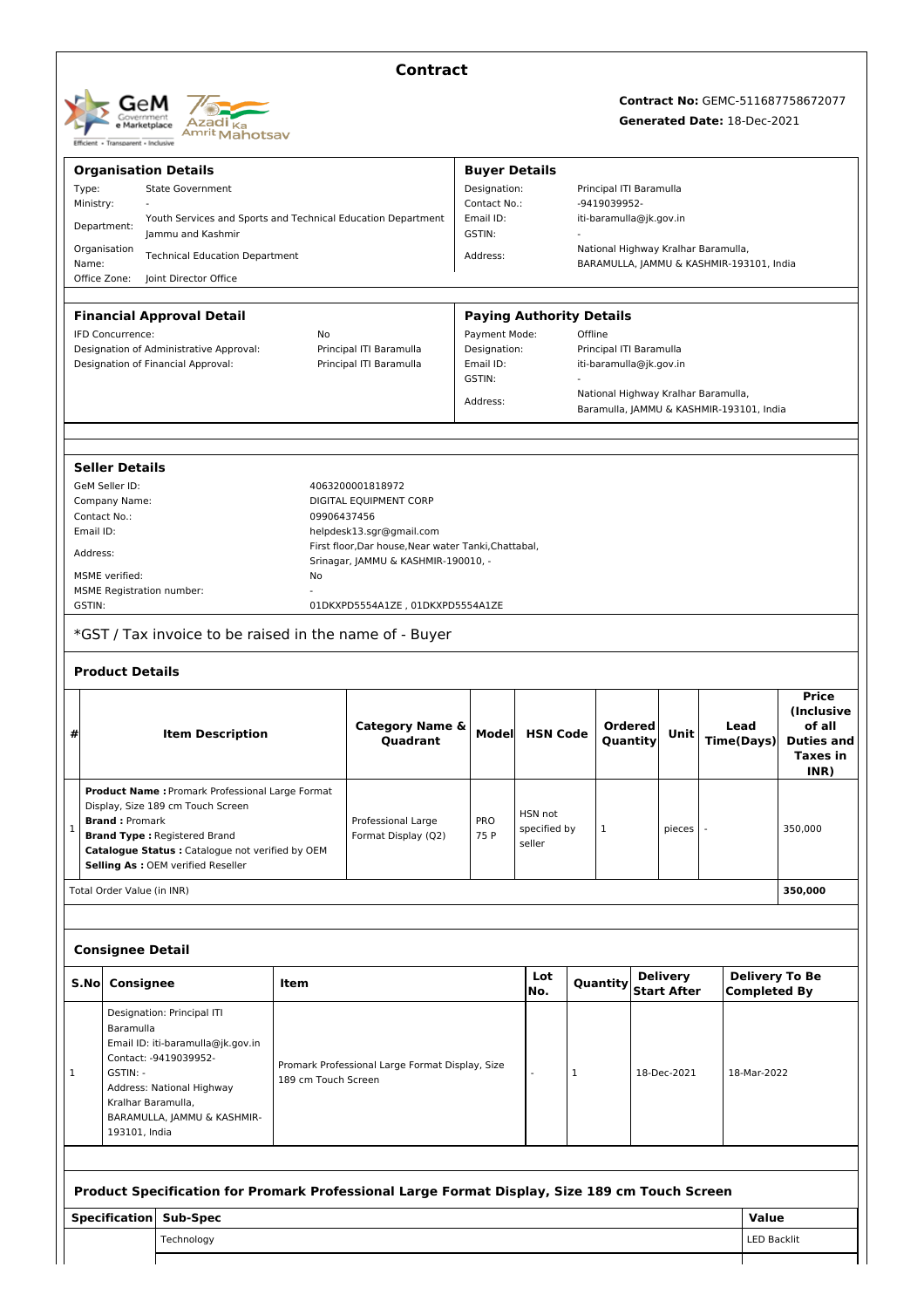|           | Screen Size (Diagonal) Minimum (cm)                                                                                                                                                                                                                                                                                                                                                                                                                                                                                                                                                                 | 189                         |
|-----------|-----------------------------------------------------------------------------------------------------------------------------------------------------------------------------------------------------------------------------------------------------------------------------------------------------------------------------------------------------------------------------------------------------------------------------------------------------------------------------------------------------------------------------------------------------------------------------------------------------|-----------------------------|
|           | Screen Type                                                                                                                                                                                                                                                                                                                                                                                                                                                                                                                                                                                         | Touch                       |
|           | Panel Technology                                                                                                                                                                                                                                                                                                                                                                                                                                                                                                                                                                                    | In Plane Switching<br>(IPS) |
|           | Orientation                                                                                                                                                                                                                                                                                                                                                                                                                                                                                                                                                                                         | Landscape                   |
|           | Native Resolution (Pixels)                                                                                                                                                                                                                                                                                                                                                                                                                                                                                                                                                                          | 3840 x 2160 (UHD)           |
|           | Aspect Ratio                                                                                                                                                                                                                                                                                                                                                                                                                                                                                                                                                                                        | 16:9                        |
|           | Brightness (Nits) Minimum                                                                                                                                                                                                                                                                                                                                                                                                                                                                                                                                                                           | 600                         |
|           | Native Contrast Ratio (Minimum)                                                                                                                                                                                                                                                                                                                                                                                                                                                                                                                                                                     | 14000:1                     |
|           | Viewing Angle (Horizontal: Vertical)                                                                                                                                                                                                                                                                                                                                                                                                                                                                                                                                                                | 178:178                     |
|           | Response Time (milli seconds)                                                                                                                                                                                                                                                                                                                                                                                                                                                                                                                                                                       | 8                           |
|           | Bezel width (mm)                                                                                                                                                                                                                                                                                                                                                                                                                                                                                                                                                                                    | 20                          |
|           | Number of Speakers                                                                                                                                                                                                                                                                                                                                                                                                                                                                                                                                                                                  | 2                           |
|           | Arrangement of Speakers                                                                                                                                                                                                                                                                                                                                                                                                                                                                                                                                                                             | Inbuilt                     |
|           | Wattage of Speaker (with maximum 10% THD) (Watt)                                                                                                                                                                                                                                                                                                                                                                                                                                                                                                                                                    | 20                          |
|           | Output Port for audio output if internal speakers are not there                                                                                                                                                                                                                                                                                                                                                                                                                                                                                                                                     | Available                   |
|           | <b>VGA Port</b>                                                                                                                                                                                                                                                                                                                                                                                                                                                                                                                                                                                     | Not Available               |
|           | <b>HDMI Port</b>                                                                                                                                                                                                                                                                                                                                                                                                                                                                                                                                                                                    | Available                   |
| Ungrouped | DVI-D Port                                                                                                                                                                                                                                                                                                                                                                                                                                                                                                                                                                                          | Not Available               |
|           | Display Port                                                                                                                                                                                                                                                                                                                                                                                                                                                                                                                                                                                        | Available                   |
|           | <b>USB Port</b>                                                                                                                                                                                                                                                                                                                                                                                                                                                                                                                                                                                     | Available                   |
|           | RS 232C Port                                                                                                                                                                                                                                                                                                                                                                                                                                                                                                                                                                                        | Available                   |
|           | <b>RJ 45</b>                                                                                                                                                                                                                                                                                                                                                                                                                                                                                                                                                                                        | Available                   |
|           | In built Sinage Software                                                                                                                                                                                                                                                                                                                                                                                                                                                                                                                                                                            | Available                   |
|           | Power Consumption in Operating Mode (Maximum) (Watt)                                                                                                                                                                                                                                                                                                                                                                                                                                                                                                                                                | 220                         |
|           | Power Consumption in Sleep Mode (Maximum) (Watt)                                                                                                                                                                                                                                                                                                                                                                                                                                                                                                                                                    | $\mathbf 1$                 |
|           | Duty Cycle                                                                                                                                                                                                                                                                                                                                                                                                                                                                                                                                                                                          | 24 x 7                      |
|           | Mounting arrangement                                                                                                                                                                                                                                                                                                                                                                                                                                                                                                                                                                                | <b>WALL MOUNT</b>           |
|           | BIS Registration under CRS of Meity                                                                                                                                                                                                                                                                                                                                                                                                                                                                                                                                                                 | Yes                         |
|           | If Yes, BIS Registration number                                                                                                                                                                                                                                                                                                                                                                                                                                                                                                                                                                     | R-97000566                  |
|           | ROHS Compliance                                                                                                                                                                                                                                                                                                                                                                                                                                                                                                                                                                                     | Yes                         |
|           | Power Supply                                                                                                                                                                                                                                                                                                                                                                                                                                                                                                                                                                                        | 230 V AC, 50 Hz             |
|           | Operating Temperature Range (Degree C)                                                                                                                                                                                                                                                                                                                                                                                                                                                                                                                                                              | $5 - 45$                    |
|           | Operating Humidity (%RH)                                                                                                                                                                                                                                                                                                                                                                                                                                                                                                                                                                            | 80                          |
|           | Dimensions (L X B) (cm x cm)                                                                                                                                                                                                                                                                                                                                                                                                                                                                                                                                                                        | $165 \times 92$             |
|           | Weight (Kg)                                                                                                                                                                                                                                                                                                                                                                                                                                                                                                                                                                                         | 80                          |
|           | Accessories to be supplied : AC Power cord, remote control, user manual, wall mount bracket, necessary cables and<br>connectors                                                                                                                                                                                                                                                                                                                                                                                                                                                                     | Yes                         |
|           | On Site OEM Warranty (Year)                                                                                                                                                                                                                                                                                                                                                                                                                                                                                                                                                                         | 3                           |
|           | Note: Seller has given an undertaking that it has made arrangements for getting the stores from an authorized distributor / dealer / channel partner of the OEM of<br>the offered product. At the time of delivery of goods, Seller will provide necessary chain documents (in the form of GST Invoice) to prove that the supplied goods are<br>genuine and are being sourced from an authorized distributor / dealer / channel partner of the OEM. In case of any complaint about genuineness of the supplied<br>products, Seller shall be responsible for providing genuine replacement supplies. |                             |
|           |                                                                                                                                                                                                                                                                                                                                                                                                                                                                                                                                                                                                     |                             |